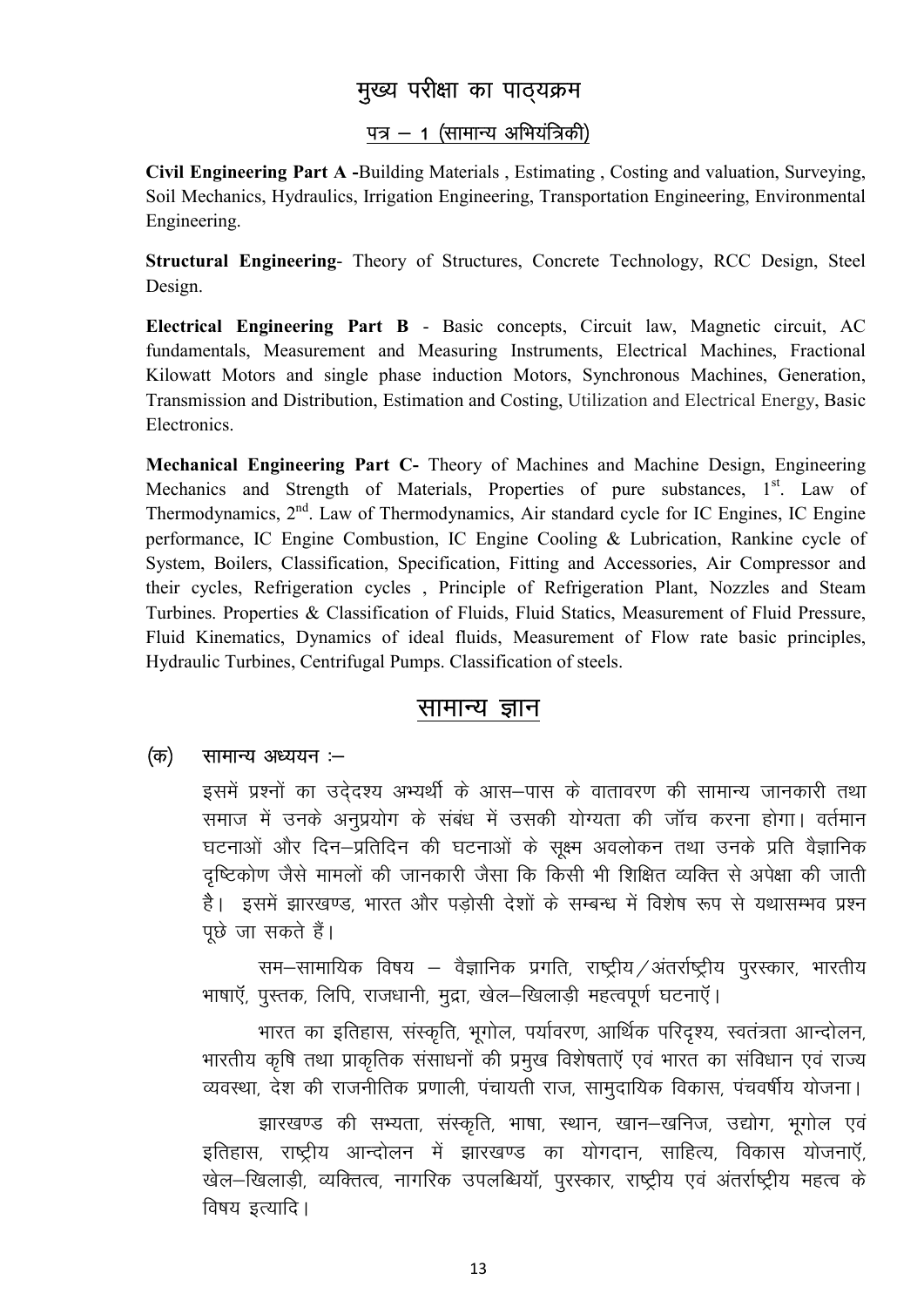### सामान्य विज्ञान :— (ख)

सामान्य विज्ञान के प्रश्न में दिन–प्रतिदिन के अवलोकन एवं अनुभव पर आधारित विज्ञान की सामान्य समझ एवं परिबोध से संबंधित प्रश्न रहेंगे। जैसा कि एक सुशिक्षित व्यक्ति से जिसने किसी विज्ञान विषय का विशेष अध्ययन नहीं किया हो अपेक्षित है।

### सामान्य गणित :-- $(\Pi)$

इस विषय में सामान्यतः अंक गणित, प्राथमिक बीजगणित ज्यामिति, सामान्य त्रिकोणमिति, क्षेत्रमिति से संबंधित प्रश्न रहेंगे। सामान्यतः इसमें मैट्रिक / 10वीं कक्षा स्तर के प्रश्न रहेंगे।

### मानसिक क्षमता जाँच :--(घ)

इसमें शाब्दिक एवं गैर शाब्दिक दोनो प्रकार के प्रश्न रहेंगे। इस घटक में निम्न से संबंधित यथासंभव प्रश्न पूछे जा सकते हैं –सादृश्य, समानता एवं भिन्नता, स्थान कल्पना, समस्या समाधान, विश्लेषण, दृश्य स्मृति, विभेद, अवलोकन, संबंध अवधारणा, अंक गणितीय तर्कशक्ति, अंक गणितीय संख्या श्रृंखला एवं कूट लेखन तथा कूट व्याख्या इत्यादि।

### कम्प्यूटर का मूलभूत ज्ञान :-(ভ)

इसमें कम्प्यूटर के विभिन्न उपकरणों एवं संचालन की विधि की जानकारी से संबंधित प्रश्न पूछे जा सकते हैं।

# पत्र – 2 (अभियांत्रिकी)

# **Subject: Civil Engineering**

Building Materials:- Physical and chemical properties, classification, standard tests, uses and manufacture/quarrying of materials e.g. building Stones, silicate based materials, cement, asbestos products, timber and wood based products, laminates, bituminous materials, paints, varnishes.

Estimating, Costing and Valuation-Estimate, glossary of technical terms, analysis of rates, methods and unit of measurement, Item of works- Earth work, Brick work (Modular and traditional bricks), RCC work, Shuttering, Timber work, Painting, Flooring, Plastering. Boundary wall, Brick building, Water Tank, Septic Tank, Bar Bending Schedule, Center line method, Mid- section formula, Trapezodial formula, Simpson's rule. Cost estimate of Septic tank, flexible pavements, Tube well, isolate and combined footing, Steel Truss, Piles and pilecaps. Valuation- value and cost, scrap value, salvage value, assessed value, sinking fund, depreciation and obsolescence, methods of valuation.

Surveying: Principles of surveying, measurement of distance, chain surveying, working of prismatic compass, compass traversing, bearings, local attraction, plane table surveying, theodolite traversing, adjustment of theodolite. Leveling, Definition of terms used in leveling, contouring, curvature and refraction corrections, temporary and permanent adjustment of dumpy level, methods of contouring, uses of contour map, tachometric survey, curve setting, earth work calculation, advanced surveying equipments.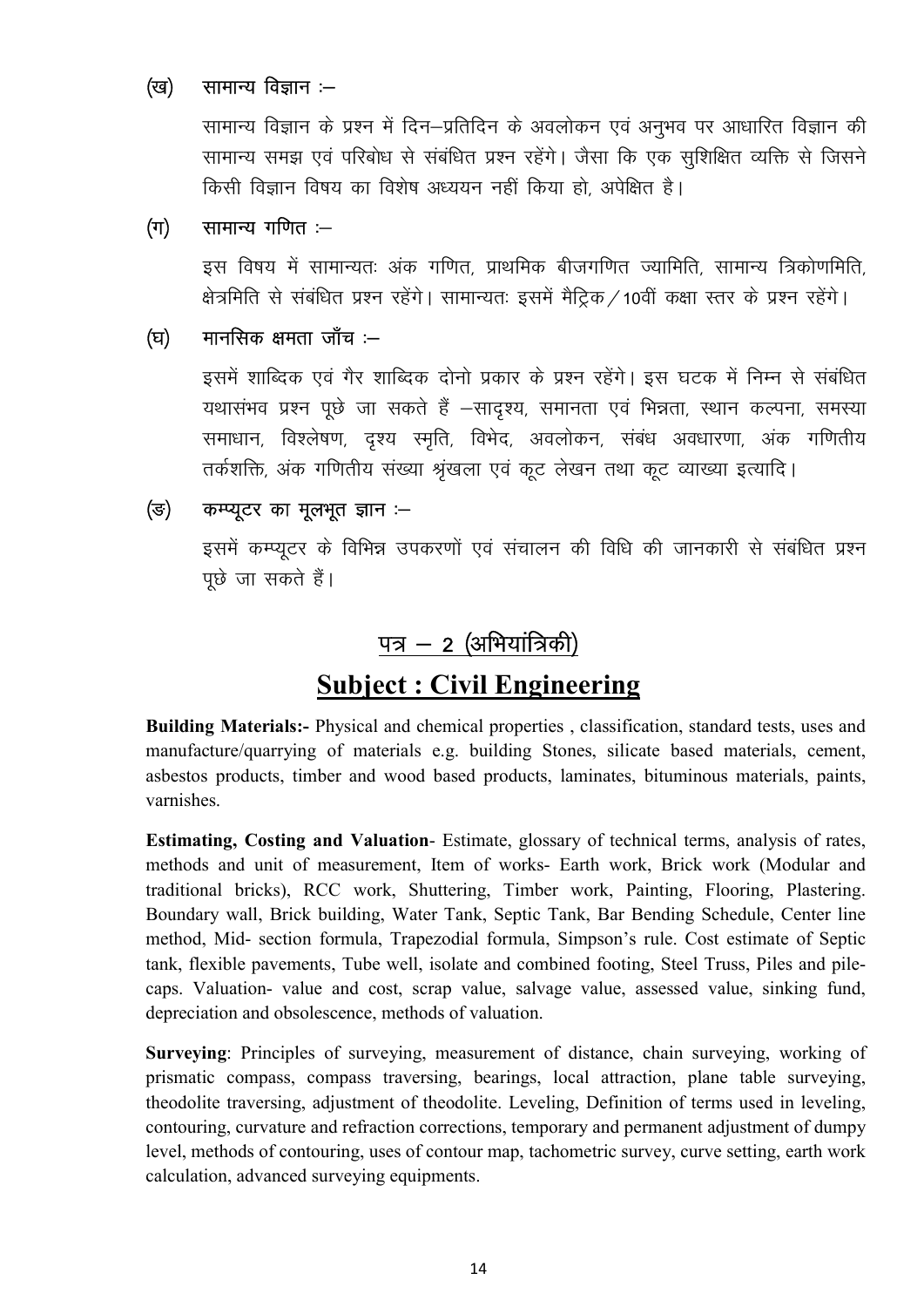Soil Mechanics:- Origin of soil, phase diagram, Definitions- void ratio, porosity, degree of saturation, water content, specific gravity of soil grains, unit weights, density index and inter relationship of different parameters, Grain size distribution curves and their uses. Index properties of soils, Atterberg's limits, ISI soil classification and plasticity chart. Permeability of soil, coefficient of permeability, determination of coefficient of permeability , Unconfined and confined aquifers, effective stress, quick sand, consolidation of soils, Principles of consolidation, degree of consolidation, pre- consolidation pressure, normally consolidated soil, e-log p curve, computation of ultimate settlement. Shear strength of soils, direct shear test, Vane shear test, Tri axial test. Soil compaction, Laboratory compaction test, Maximum dry density and optimum moisture content, earth pressure theories, active and passive earth pressure, Bearing capacity of soils, plate load test, standard penetration test.

Hydraulics- Fluid properties, hydrostatics, measurement of flow, Bernoulli's theorem and it's application, flow through pipes, flow in open channel, weirs, flumes, spillways, pumps and turbines.

Irrigation Engineering:- Definition , necessity, benefits, 211 effect of irrigation, types and methods of irrigation, Hydrology- Measurement of rainfall, run off coefficient, rain gauge, losses from precipitation- evaporation, infiltration etc. Water requirement of crops, duty, delta and base period, Kharif and Rabi crops, Command Area, Time factor, Crop ratio, Overlap allowance, irrigation efficiencies. Different types of canals, types of canal irrigation, losses of water in canals. Canal lining- types and advantages. Shallow and deep tube wells, yield from a well. Weir and barrage, failure of weirs and permeable foundation, Slit and Scour, Kennedy's theory of critical velocity. Lacey's theory of uniform flow. Definition of flood, causes and effects, methods of flood control, water logging, preventive measure. Land reclamation, Characteristics of affecting fertility of soils, purposes, methods, description of land and reclamation processes. Major irrigation projects in India.

Transportation Engineering: Highway Engineering- cross sectional elements, geometric design, types of pavements, pavement materials- aggregates and bitumen, different tests, Design of flexible and rigid pavements- Water bound Macadam(WBM) and Wet Mix Macadam(WMM), Gravel Road, Bituminous construction, Rigid Pavement Joint, pavement maintenance, Highway drainage, Railway Engineering- Components of permanent waysleepers, ballast, fixtures and fastening, track geometry, points and crossings, track junctions, stations and yards. Traffic Engineering- Different Traffic Survey, speed- flow- density and their inter relationship, intersections and interchanges, traffic signals, traffic operation, traffic signs and marking, road safety.

Environmental Engineering:- Quality of water, source of water supply, purification of water, distribution of water, need of sanitation, sewerage system, circular sewer, oval sewer, sewer appurtenances, sewage treatment. Surface water drainage. Solid waste management- types, effects, engineered management system. Air pollution- pollutants, causes, effects, control. Noise pollution- cause, health effect, control.

Structural Engineering: Theory of structures- Elasticity constants, types of beamsdeterminate and indeterminate, bending moment and shear force diagram of simply supported , cantilever and over hanging beams. Moment of area and moment of inertia for rectangular and circular sections, bending moment and shear stress for tee, channel and compound section, chimneys, dams and retaining walls, eccentric loads, slope deflection of simply supported and cantilever beams, critical load and columns, Torsion of circular section.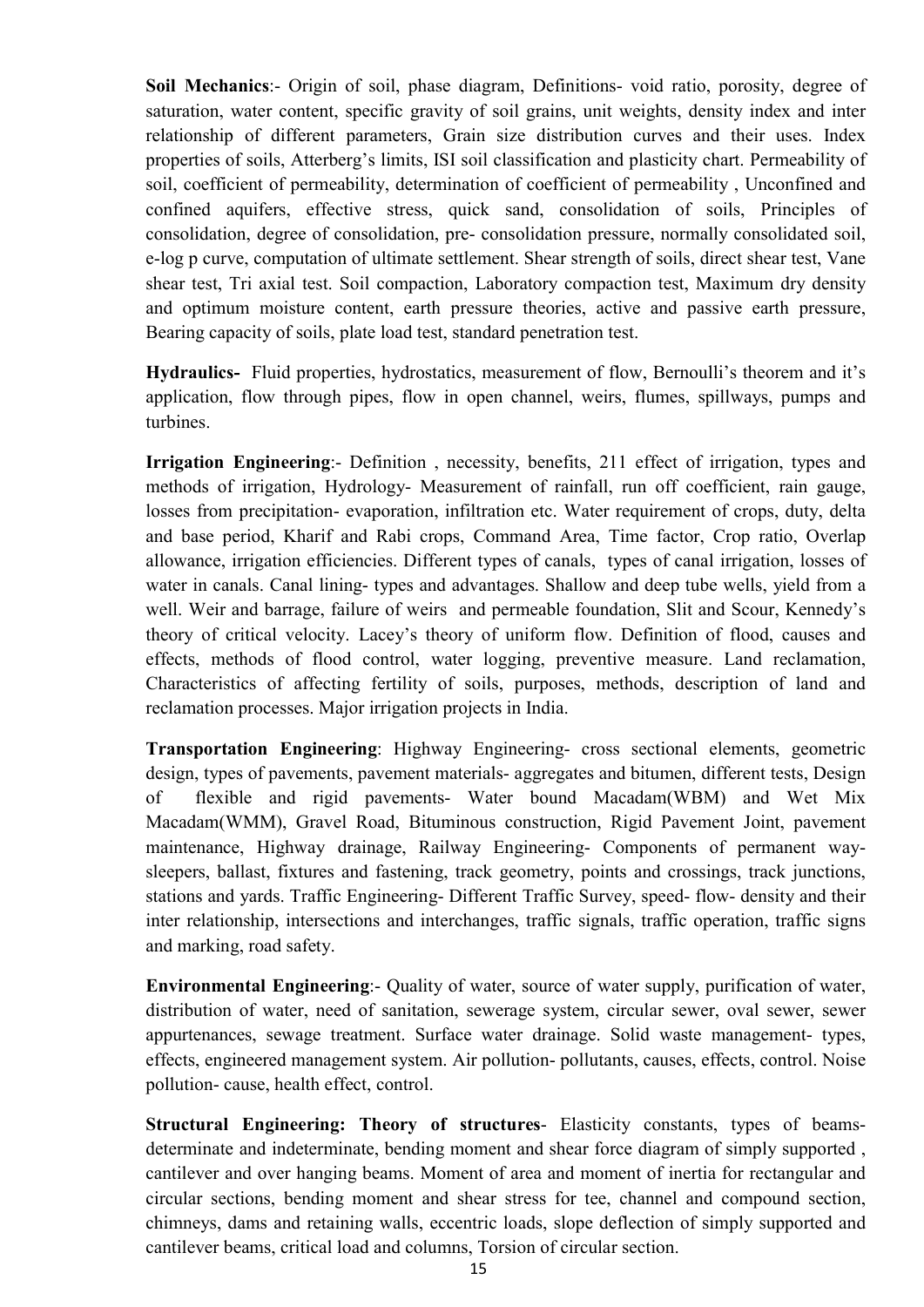Concrete Technology: Properties, Advantages and uses of concrete, cement aggregates, importance of water quality, water cement ratio, workability, mix design, storage, batching, mixing, placement, compaction, finishing and curing of concrete, quality control of concrete, hot weather and cold weather concreting, repair and maintenance of concrete structure.

 RCC Design: RCC beam flexural strength, shear strength, bond strength, design of singly reinforced and double reinforced beam, cantilever beams. T- beams, lintels. One way and two way slabs, isolated footing. Reinforced brick works, columns, staircases, retaining wall, water tanks (RCC design questions may be based on both Limit State and Working Stress method).

 Steel Design: Steel design and construction of steel columns, beams, roof, trusses, plate, girders.

# Subject : Mechanical Engineering

Theory of Machines and Machine Design:- Concept of simple machine, Four bar linkage and link motion, Flywheels and fluctuation of energy, Power transmission by belts- V- belt and Flat belts, Clutches- Plate and Conical clutch, Gears- Types of Gears, gear profile and gear ratio calculation, Governors- Principles and classification , Riveted joint, Cams, Bearings, Friction in collars and pivots.

Engineering Mechanics and Strength of Materials- Equilibrium of Forces, Law of motion, Friction, Concepts of stress and strain, Elastic limit and elastic constants, Bending moments and shear force diagram, Stress in composite bars, Torsion of circular shafts, Buckling of columns-Euler's and Rankin's theories, Thin walled pressure vessels.

Thermal Engineering- Properties of pure substances:- p-v & P-T diagrams of pure substance like  $H_2O$ , Introduction of steam table with respect to steam generation process; definition of saturation, wet and super heated status, Definition of dryness fraction of steam, degree of superheat of steam. h-s chart of steam(Mollier's Chart).

1<sup>ST</sup>. Law Thermodynamics: Definition of stored energy and internal energy, 1<sup>st</sup>. law of Thermodynamics of cyclic process, Non Flow Energy Equation, Flow Energy & Definition of Enthalpy, Condition for Steady State, Steady Flow; Steady State Steady Flow Energy Equation.

2<sup>nd</sup>. Law of Thermodynamics:- Definition of Sink, Source Reservoir of Heat, Heat Engine, Heat pump and Refrigerator, Thermal efficiency of heat engines and co- efficient of performance of Refrigerators. Kelvin -Plank & Clausius Statement of  $2<sup>nd</sup>$ . Law of Thermodynamics. Absolute or Thermodynamic Scale of Temperature, Clausius Integral, Entropy, Entropy change calculation of ideal gas processes. Carnot Cycle & Carnot Efficiency , PMM-2; definition and it's impossibility.

Air Standard Cycles for IC Engine:- Otto cycle; plot on P- V, T-S Planes, Thermal Efficiency, Diesel Cycle ; plot on P-V , T-S planes; Thermal Efficiency.

## IC Engine Performance, IC Engine Combustion , IC Engine Cooling & Lubrication.

Rankin cycle of steam:- Simple Rankine Cycle plot on P-V, T-S, h-s planes, Rankine cycle efficiency with and without pump work.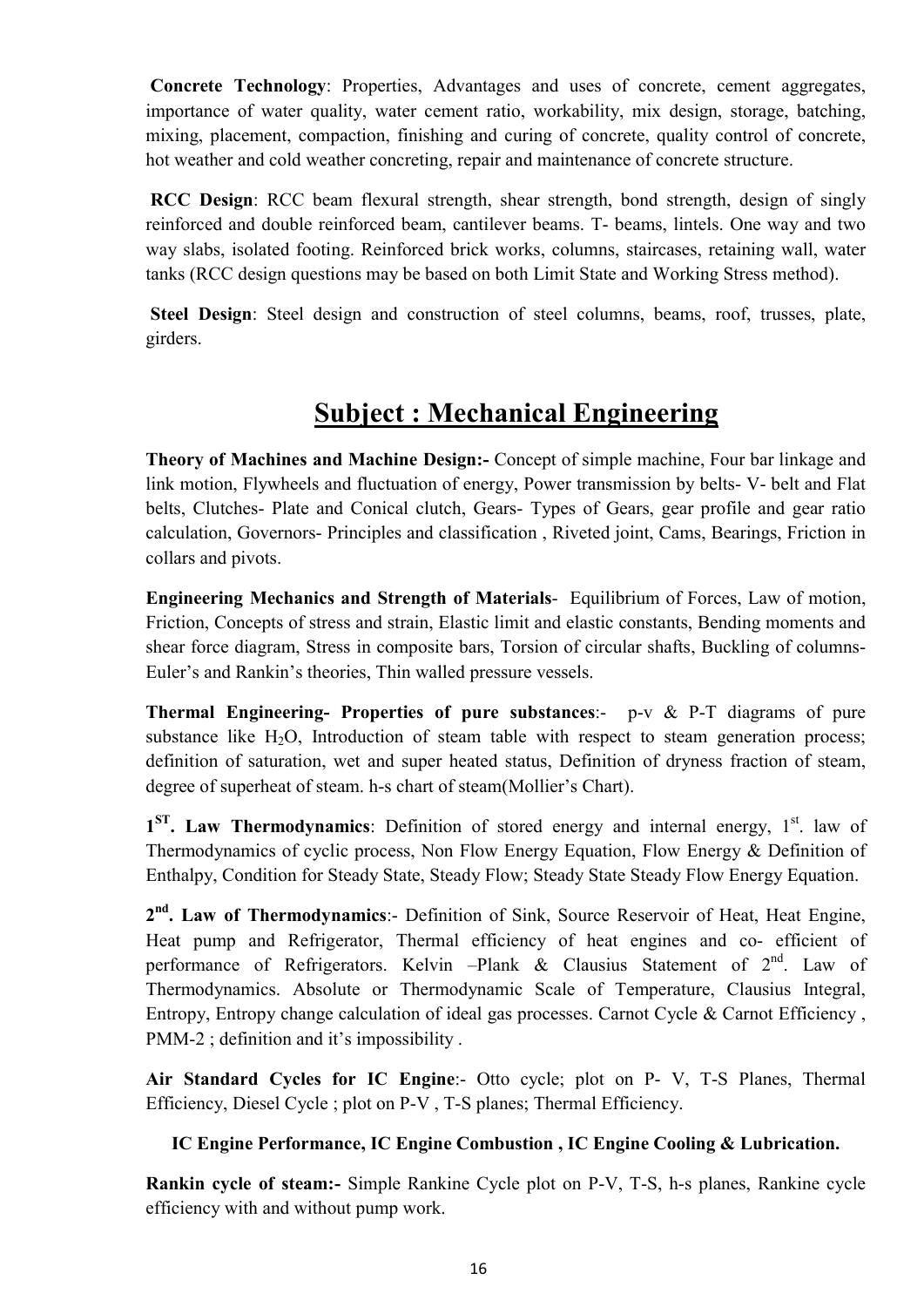**Boilers**; Classification; Specification; Fitting & Accessories: Fire tubes and water tubes boilers.

Air Compressors & their cycles; Refrigeration cycles; Principle of Refrigeration Plant; **Nozzles & Steam Turbines.** 

### **Fluid Mechanics and Machinery.**

Properties and Classification of Fluid: Ideal & real fluids, Newton's law of viscosity, Newtonian and Non Newtonian fluids, compressible and incompressible fluids.

Fluid Statics:- Pressure at a point.

Measurement of fluid pressure: Manometers, U tubes, inclined tube.

Fluid Kinematics: Stream line, laminar and turbulent flow, external and internal flow, continuity equation.

Dynamics of ideal fluids:- Bernoulli's equation, Total head, Velocity head, Pressure head, Application of Bernoulli's equation.

Measurement of flow rate Basic Principles:- Venturimeter, Pilot tube, Orifice meter.

Hydraulic Turbines:- Classifications, Principles.

Centrifugal Pumps:- Classification, Principle, Performance.

### **Production Engineering.**

Classification of Steels: mild steel and alloy steel, Heat treatment of steel, Welding- Arc welding, Gas Welding, resistance Welding, Special welding Techniques i.e. TIG, MIG, etc. (Brazing & Soldering), Welding defects and Testing; NDT, Foundry & Casting- methods, defects, different casting processes, Forging, Extrusion etc. Metal cutting principles, cutting tools, Basic principles of machining with (i) Lathe (ii) Milling (iii) Drilling (iv) shaping (v) Grinding, Machines, tools & manufacturing processes.

# Subject: विधुत अभियांत्रिकी (Electrical Engineering)

मुल धारना : प्रतिरोध की धारनाएँ, प्रेरकत्व, धारिता, एवं उनको प्रभावित करने वाले विभिन्न कारक। धारा, वोल्टेज, विधुत, ऊर्जा की धारणा एवं उनकी इकाईयाँ।

परिपथ नियम: किरचौफ का नियम, जाल प्रमेयों का प्रयोग करते हुए सरल परिपथ विलयन।

चुंबकीय परिपथ : गालक की धारना, एम एम एफ, प्रतिष्टम्भ, विभिन्न प्रकार के चुंबकीय पदार्थ, विभिन्न विन्यास यथा सीधा, वर्तुल, परिनालिकीय आदि के चालक के लिए चुंबकीय परिकलन। विधुत-चुंबकीय प्रेरण, स्वप्रेरण तथा अन्योन्य प्रेरण।

AC मूल सिद्धांत : तात्कालिक, शिखर, प्रत्यावर्त्ती तंरगो के R.M.S. तथा औसत मृत्य, ज्वावक्रीय तरंग रूप का निरूपण, R.L और C वाला समान्तर AC परिपथ, अनुवाद, टंकी परिपथ, बहुकली तंत्र-तारा एवं डेल्टा संबंधन, त्रि-प्रावस्था विधुत, R-L और R-C परिपथ का DC और ज्वावक्रीय अनुक्रिया।

मापन एवं मापक यंत्र : विधुत (एकल प्रावस्था एवं त्रि प्रावस्था, सक्रिय एवं पुनः सक्रिय दोनों) एवं ऊर्जा का मापन, त्रि–प्रावस्था विधृत मापन की 2 वाटमापी विधि। बारंबारता एवं कला–कोण का मापन। आम्मीटर एवं वोल्टमापी (चल तेल और चल लो ह दोनों प्रकार), परिसर, वाटमापी का विस्तार, बहमापी, मेगर, ऊर्जा मीटर AC सेत्। CRO का उपयोग, संकंत जनित्र, CT,PT एवं उनके उपयोग। पृथ्वी दोष अभिज्ञान।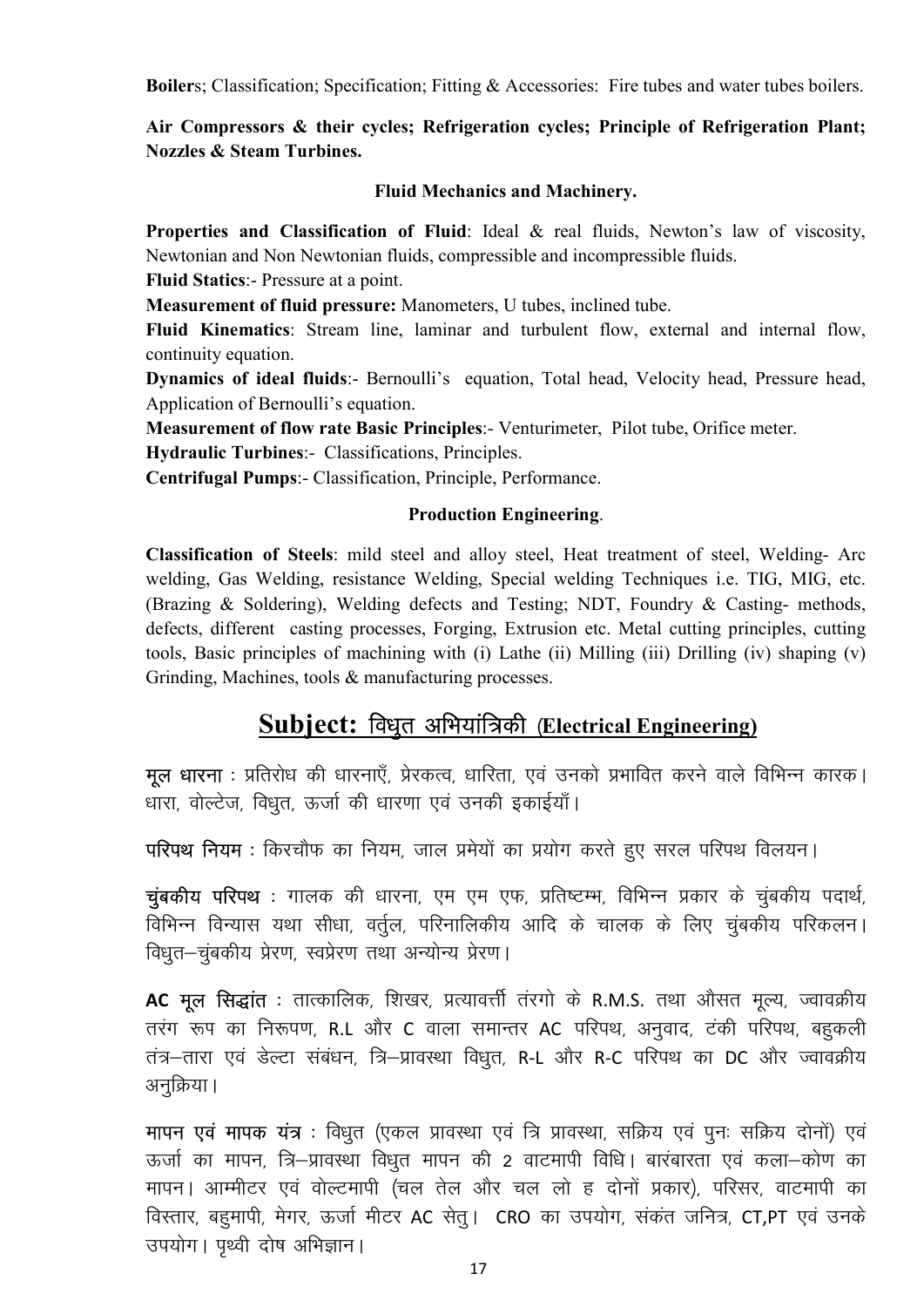वैधृत यंत्र : (क) DC यंत्र-निर्माण, DC मोटर और जनित्र के मूल सिद्धांत, उनकी विशेषताएँ, DC मोटर का गति नियंत्रण और प्रवर्तन। ब्रेक मोटर विधि, DC यंत्रो का क्षय व दक्षता। (ख) 1 प्रावस्था और 3 प्रावस्था रूपान्तरण – निर्माण, प्रचालन के सिद्धांत, तुल्यमान परिपथ, वोल्टता नियमन, O.C और S.C परीक्षण, क्षय एवं दक्षता। वोलटेज, बारंबारता तथा तरंग रूप के क्षय के प्रभाव। 1 प्रावस्था एवं 3 प्रावस्था ट्रांसफॉर्मरों का समानांतर परिचालन। ऑटोट्रांसफॉर्मर। (ग) 3 प्रावस्था प्रेरणी मोटर, घूर्णी चुंबकीय क्षेत्र, प्रचालन के सिद्धांत, तुल्यमान परिपथ, ऐंठन–गति अभिलक्षण, 3 प्रावस्था प्रेरणी .<br>मोटर का प्रर्वतन एवं चाल नियंत्रण। ब्रेक अभिलक्षण पर वोल्टता एवं बारंबारता के प्रभाव।

खंडश : किलोवाट मोटर और एकल प्रावस्था प्ररेणी मोटर : विशेषताएँ और प्रयोग तुल्यकालिक मशीन– 3 प्रावस्था, इ०एम०एफ० आर्मेचर प्रतिक्रिया, वोल्टेल नियंत्रण, दो प्रत्यावर्तित्रों का समांतर प्रचालन, तुल्यकालिकता, सक्रिय और प्रतिघाती शक्ती का नियंत्रण तुल्यकालिक मोटर की स्टार्टिंग और उनका प्रयोग। उत्पादन, संरक्षण और वितरण – अलग-अलग प्रकार के विधुत केन्द्र, उद्भार गुणक, विविधता अनुपात, माँग घटक, उत्पादन लागत, विधुत केन्द्रों का आपसी कनेक्शन, विधुत गुणक सुधार, विभिन्न प्रकार के सूतक, दोषों का प्रकार, सममित दोषों के शार्ट सर्किट धारा, स्विचगियर- परिपथ वियोजक, तेल और वायु द्वारा चाप विलोम का सिद्धांत, एच आर सी फ्यूज, भू-रिसाव / अति धारा आदि के प्रति सुरक्षा । बकोल्ज रिले, जनित्रों और ट्रांस्फार्मर्स की सुरक्षा की मर्ज– प्राइस प्रणाली, फीडर्स और बस बार्स की सुरक्षा, तड़ित् निर्वतक, विभिन्न संचारण और वितरण प्रणाली, चालक पदार्थो की तुलना, विभिन्न प्रणालियों की सक्षमता, रज्जु– अलग–अलग प्रकार के रज्जू, रज्जु कोटि निर्धारण और अनुमतांक निम्न गुणक।

निर्धारण और लागत : तपानुशीतन योजना का निर्धारण, मशीनों का प्रतिष्ठापन और संगत आई इ नियम, भूसंपर्क व्यवहार और आई इ नियम।

<mark>वैधृत ऊर्जा का उपयोग</mark> : प्रदीप्ति, वैधृत तापन, वैधृत वेल्डन, विधृत लेपन, विधृत परिचालन और मोटर्स।

**मूलभूत इलैक्ट्रोनिक्स** : विविध इलैक्ट्रोनिक साधनों का कार्यचालन उदाहरण के लिए पी०एन० जंक्शन डायोड, ट्रांजिस्टर (एन पी एन और पी एन पी का पी प्रकार), वी जे टी और जे एफ इ टी। इन साधनों का प्रयोग करते हुए साधारण परिपथ।

### मुख्य परीक्षा के आधार पर मेधा सूची का निर्माण: 18.

- आयोग द्वारा आयोजित मुख्य परीक्षा के उपरांत कंडिका-03 में अंकित पदों के लिए प्रश्न  $(i)$ पत्र 1 एवं 2 के विषयों के प्राप्तांक के योगफल के आधार पर सामान्य मेधा–सूची (Common Merit List) तैयार की जायेगी और मेधा-सह-विकल्प (Merit-cum-Option) के आधार पर कोटिवार रिक्त पदों की संख्या के अनुसार अभ्यर्थियों का चयन किया जायेगा।
- मेधा-सूची में एक से अधिक उम्मीदवारों के प्राप्तांक समान (Equal Marks) रहने पर  $(ii)$ मेधा का निर्धारण उम्मीदवारों की जन्म तिथि के आधार पर किया जायेगा तथा अभ्यर्थी, जिनकी उम्र ज्यादा होगी, उन्हे अपेक्षाकृत ऊपर स्थान मिलेगा। यदि एक से अधिक उम्मीदवारों के प्राप्तांक और जन्म तिथि समान पायी जाती है, तो ऐसी स्थिति में उनके डिप्लोमा / तकनीकी एवं अन्य विशिष्ट योग्यता परीक्षा में प्राप्त अकों के आधार पर वरीयता